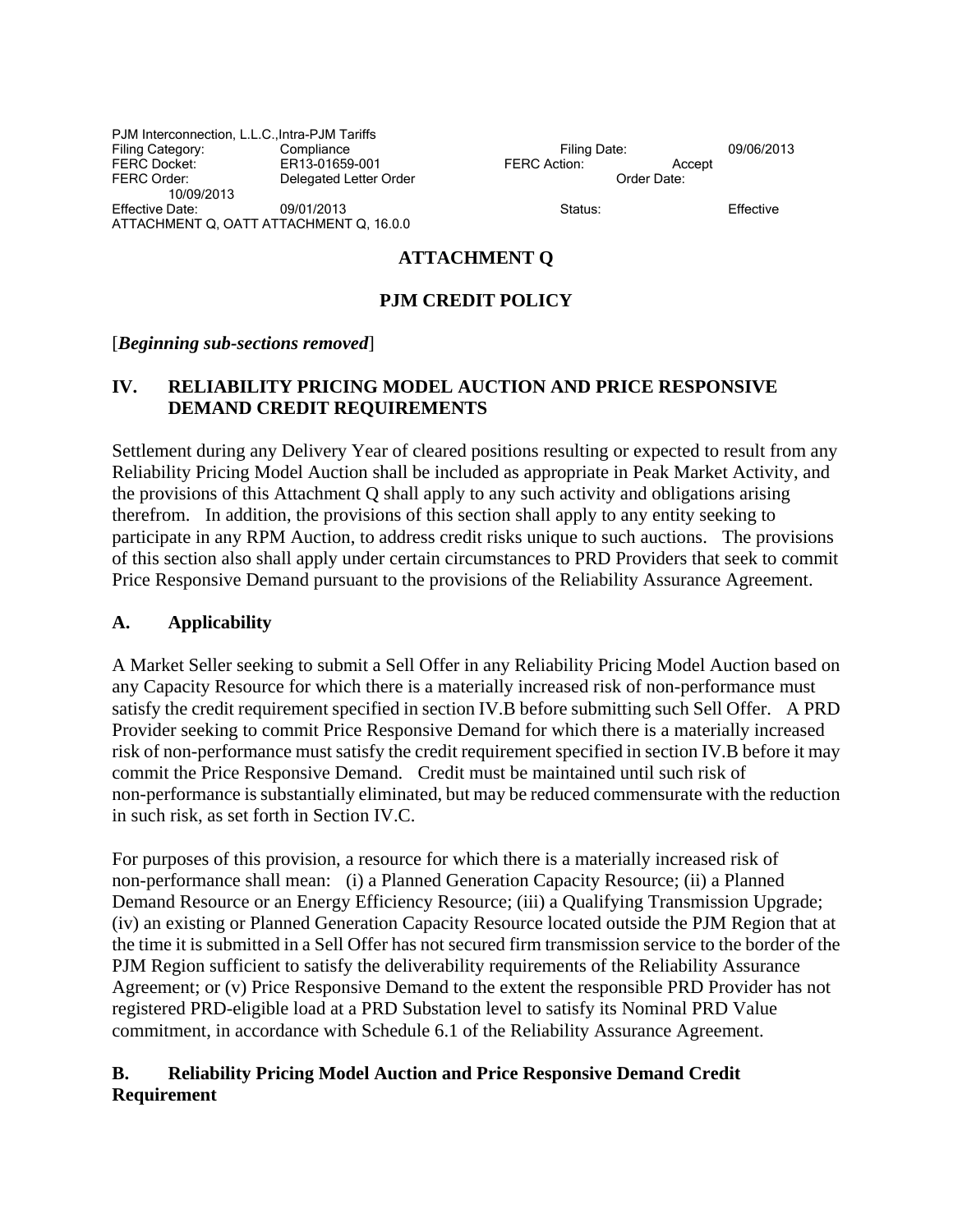Except as provided for Credit-Limited Offers below, for any resource specified in Section IV.A, other than Price Responsive Demand, the credit requirement shall be the RPM Auction Credit Rate, as provided in Section IV.D, times the megawatts to be offered for sale from such resource in a Reliability Pricing Model Auction. The RPM Auction Credit Requirement for each Market Seller shall be the sum of the credit requirements for all such resources to be offered by such Market Seller in the auction or, as applicable, cleared by such Market Seller from the relevant auctions. For Price Responsive Demand specified in section IV.A, the credit requirement shall be based on the Nominal PRD Value (stated in Unforced Capacity terms) times the Price Responsive Demand Credit Rate as set forth in section IV.E.

Except for Credit-Limited Offers, the RPM Auction Credit Requirement for a Market Seller will be reduced for any Delivery Year to the extent less than all of such Market Seller's offers clear in the Base Residual Auction or any Incremental Auction for such Delivery Year. Such reduction shall be proportional to the quantity, in megawatts, that failed to clear in such Delivery Year.

A Sell Offer based on a Planned Generation Capacity Resource, Planned Demand Resource, or Energy Efficiency Resource may be submitted as a Credit-Limited Offer. A Market Seller electing this option shall specify a maximum amount of Unforced Capacity, in megawatts, and a maximum credit requirement, in dollars, applicable to the Sell Offer. A Credit-Limited Offer shall clear the RPM Auction in which it is submitted (to the extent it otherwise would clear based on the other offer parameters and the system's need for the offered capacity) only to the extent of the lesser of: (i) the quantity of Unforced Capacity that is the quotient of the division of the specified maximum credit requirement by the Auction Credit Rate resulting from section IV.D.b.; and (ii) the maximum amount of Unforced Capacity specified in the Sell Offer. For a Market Seller electing this alternative, the RPM Auction Credit Requirement applicable prior to the posting of results of the auction shall be the maximum credit requirement specified in its Credit-Limited Offer, and the RPM Auction Credit Requirement subsequent to posting of the results will be the Auction Credit Rate, as provided in Section IV.D.b, c. or d., as applicable, times the amount of Unforced Capacity from such Sell Offer that cleared in the auction. The availability and operational details of Credit-Limited Offers shall be as described in the PJM Manuals.

As set forth in Section IV.D, a Market Seller's Auction Credit Requirement shall be determined separately for each Delivery Year.

### **C. Reduction in Credit Requirement**

As specified in Section IV.D, the RPM Auction Credit Rate may be reduced under certain circumstances after the auction has closed.

The Price Responsive Demand credit requirement shall be reduced as and to the extent the PRD Provider registers PRD-eligible load at a PRD Substation level to satisfy its Nominal PRD Value commitment, in accordance with Schedule 6.1 of the Reliability Assurance Agreement.

In addition, the RPM Auction Credit Requirement for a Participant for any given Delivery Year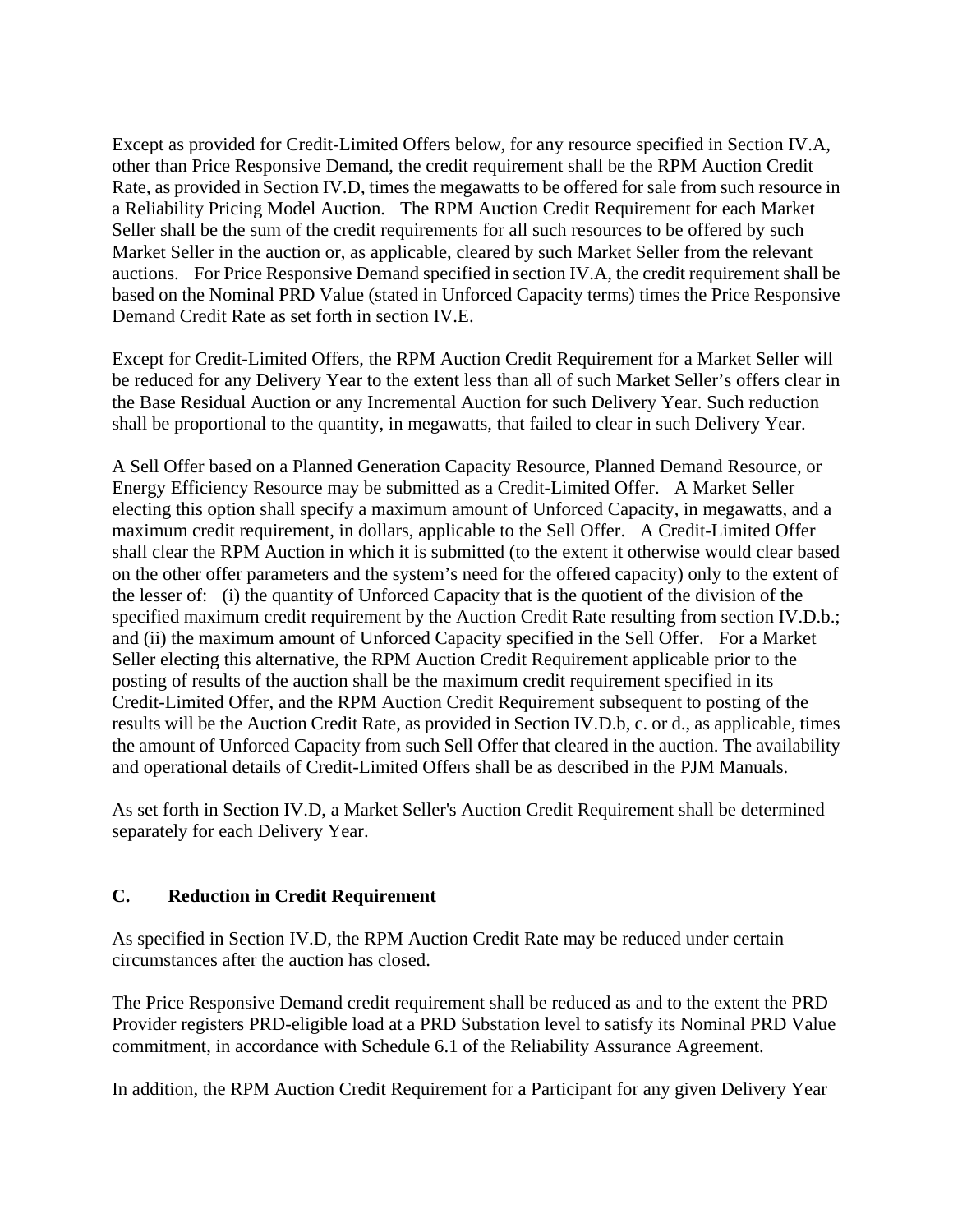shall be reduced periodically, provided the Participant successfully meets progress milestones that reduce the risk of non-performance, as follows:

a. For Planned Demand Resources and Energy Efficiency Resources, the RPM Auction Credit Requirement will be reduced in direct proportion to the megawatts of such Demand Resource that the Resource Provider qualifies as a Capacity Resource, in accordance with the procedures established under the Reliability Assurance Agreement.

b. For Existing Generation Capacity Resources located outside the PJM Region that have not secured sufficient firm transmission to the border of the PJM Region prior to the auction in which such resource is first offered, the RPM Credit Requirement shall be reduced in direct proportion to the megawatts of firm transmission service secured by the Market Seller that qualify such resource under the deliverability requirements of the Reliability Assurance Agreement.

c. For Planned Generation Capacity Resources, the RPM Credit Requirement shall be reduced to 50% of the amount calculated under Section IV.B beginning as of the effective date of an Interconnection Service Agreement, and shall be reduced to zero on the date of commencement of Interconnection Service.

d. For Planned Generation Capacity Resources located outside the PJM Region, the RPM Credit Requirement shall be reduced once the conditions in both b and c above are met, i.e., the RPM Credit Requirement shall be reduced to 50% of the amount calculated under Section IV.B when 1) beginning as of the effective date of the equivalent Interconnection Service Agreement, and 2) when 50% or more megawatts of firm transmission service have been secured by the Market Seller that qualify such resource under the deliverability requirements of the Reliability Assurance Agreement. The RPM Credit Requirement for a Planned Generation Capacity Resource located outside the PJM Region shall be reduced to zero when 1) the resource commences Interconnection Service and 2) 100% of the megawatts of firm transmission service have been secured by the Market Seller that qualify such resource under the deliverability requirements of the Reliability Assurance Agreement.

e. For Qualifying Transmission Upgrades, the RPM Credit Requirement shall be reduced to 50% of the amount calculated under Section IV.B beginning as of the effective date of the latest associated Interconnection Service Agreement (or, when a project will have no such agreement, an Upgrade Construction Service Agreement), and shall be reduced to zero on the date the Qualifying Transmission Upgrade is placed in service. In addition, a Qualifying Transmission Upgrade will be allowed a reduction in its RPM Credit Requirement equal to the amount of collateral currently posted with PJM for the facility construction when the Qualifying Transmission Upgrade meets the following requirements: the Upgrade Construction Service Agreement has been fully executed, the full estimated cost to complete as most recently determined or updated by PJM has been fully paid or collateralized, and all regulatory and other required approvals (except those that must await construction completion) have been obtained. Such reduction in RPM Credit Requirement may not be transferred across different projects.

## **D. RPM Auction Credit Rate**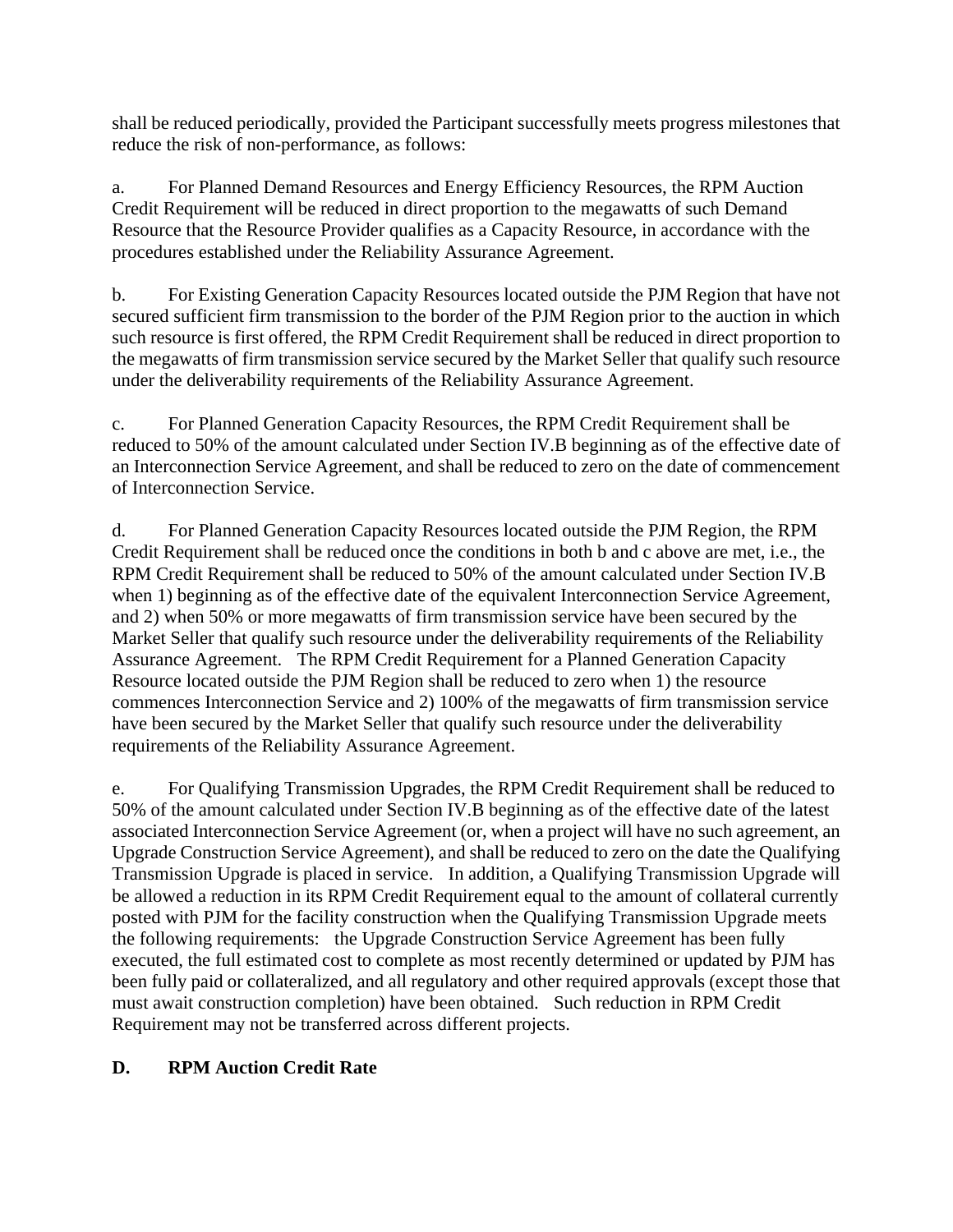As set forth in the PJM Manuals, a separate Auction Credit Rate shall be calculated for each Delivery  $\overline{Y}$  Year prior to each Reliability Pricing Model Auction for such Delivery Year, as follows:

 For Delivery Years through the Delivery Year that ends on May 31, 2012, the Auction Credit Rate for any resource for a Delivery Year shall be (the greater of \$20/MW-day or 0.24 times the Capacity Resource Clearing Price in the Base Residual Auction for such Delivery Year for the Locational Deliverability Area within which the resource is located) times the number of days in such Delivery Year.

For Delivery Years beginning with the Delivery Year that commences on June 1, 2012 and ending with the Delivery Year that ends on May 31, 2017:

a. Prior to the posting of the results of a Base Residual Auction for a Delivery Year, the Auction Credit Rate shall be (the greater of (i) 0.3 times the Net Cost of New Entry for the PJM Region for such Delivery Year, in MW-day or (ii) \$20 per MW-day) times the number of days in such Delivery Year.

b. Subsequent to the posting of the results from a Base Residual Auction, the Auction Credit Rate used for ongoing credit requirements for supply committed in such auction shall be (the greater of (i) \$20/MW-day or (ii) 0.2 times the Capacity Resource Clearing Price in such auction for the Locational Deliverability Area within which the resource is located) times the number of days in such Delivery Year; provided, however, that the Auction Credit Rate for Capacity Resources to the extent committed in the Base Residual Auction for the 2012-2013 Delivery Year shall be as determined under the provisions of this Attachment Q in effect at the time of such Base Residual Auction.

c. For any resource not previously committed for a Delivery Year that seeks to participate in an Incremental Auction, the Auction Credit Rate shall be (the greater of (i) 0.3 times the Net Cost of New Entry for the PJM Region for such Delivery Year, in MW-day or (ii) 0.24 times the Capacity Resource Clearing Price in the Base Residual Auction for such Delivery Year for the Locational Deliverability Area within which the resource is located or (iii) \$20 per MW-day) times the number of days in such Delivery Year.

d. Subsequent to the posting of the results of an Incremental Auction, the Auction Credit Rate used for ongoing credit requirements for supply committed in such auction shall be (the greater of (i) \$20/MW-day or (ii) 0.2 times the Capacity Resource Clearing Price in such auction for the Locational Deliverability Area within which the resource is located) times the number of days in such Delivery Year, but no greater than the Auction Credit Rate previously established for such resource's participation in such Incremental Auction pursuant to subsection (c) above) times the number of days in such Delivery Year.

For Delivery Years beginning with the Delivery Year that commences on June 1, 2017:

a. Prior to the posting of the results of a Base Residual Auction for a Delivery Year, the Auction Credit Rate shall be (the greater of (i) 0.75 times the Net Cost of New Entry for the PJM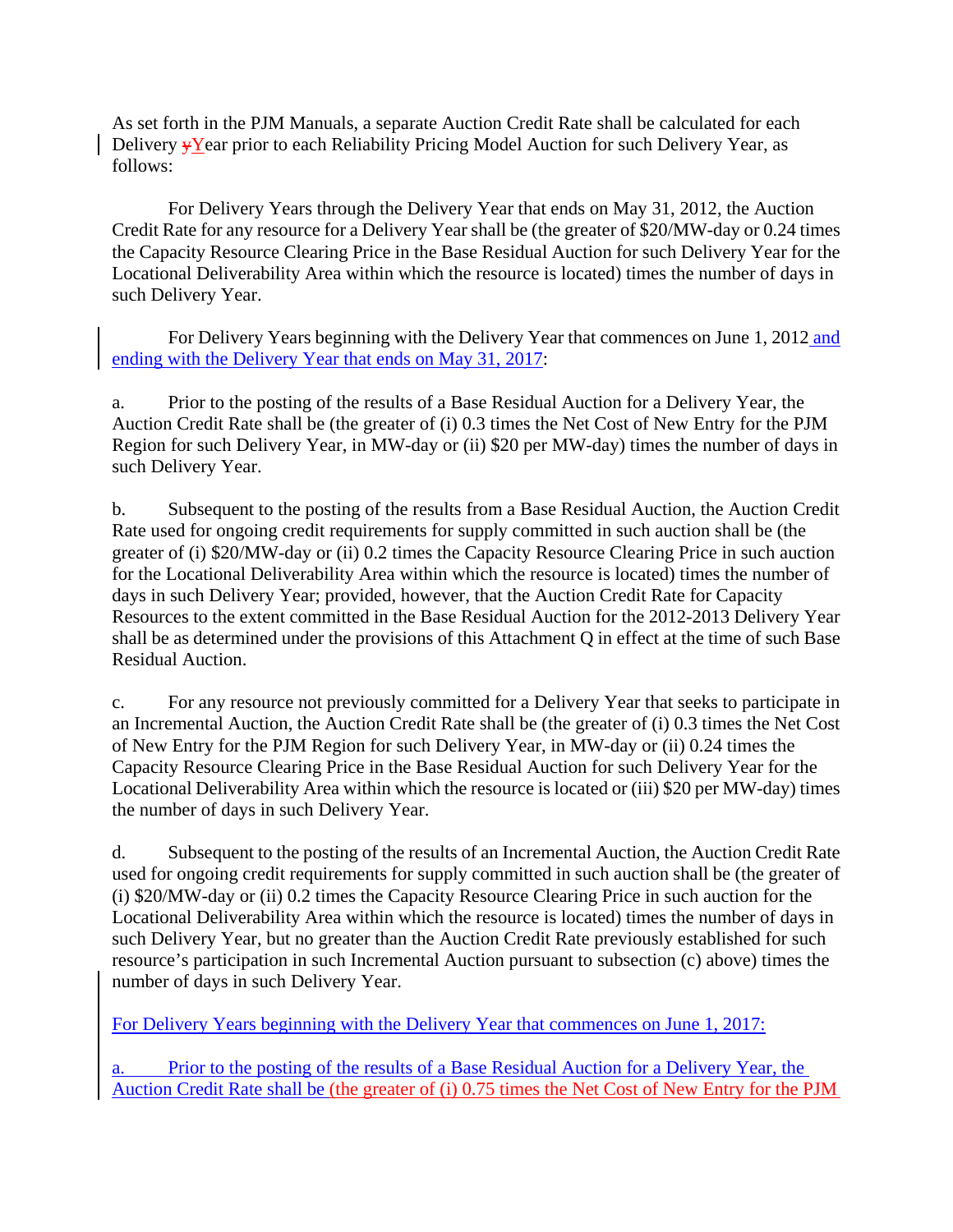Region for such Delivery Year, in MW-day or (ii) \$50 per MW-day) times the number of days in such Delivery Year.

b. Subsequent to the posting of the results from a Base Residual Auction, the Auction Credit Rate used for ongoing credit requirements for supply committed in such auction shall be (the greater of (i) \$50/MW-day or (ii) 0.5 times the Capacity Resource Clearing Price in such auction for the Locational Deliverability Area within which the resource is located) times the number of days in such Delivery Year.

c. For any resource not previously committed for a Delivery Year that seeks to participate in an Incremental Auction, the Auction Credit Rate shall be (the greater of (i) 0.75 times the Net Cost of New Entry for the PJM Region for such Delivery Year, in MW-day or (ii) 0.6 times the Capacity Resource Clearing Price in the Base Residual Auction for such Delivery Year for the Locational Deliverability Area within which the resource is located) times the number of days in such Delivery Year.

d. Subsequent to the posting of the results of an Incremental Auction, the Auction Credit Rate used for ongoing credit requirements for supply committed in such auction shall be (the greater of (i) \$50/MW-day or (ii) 0.5 times the Capacity Resource Clearing Price in such auction for the Locational Deliverability Area within which the resource is located) times the number of days in such Delivery Year, but no greater than the Auction Credit Rate previously established for such resource's participation in such Incremental Auction pursuant to subsection (c) above times the number of days in such Delivery Year.

# **E. Price Responsive Demand Credit Rate**

a. Prior to the posting of the results of a Base Residual Auction for a Delivery Year, the Price Responsive Demand Credit Rate shall be (the greater of (i) 0.3 times the Net Cost of New Entry for the PJM Region for such Delivery Year, in MW-day or (ii) \$20 per MW-day) times the number of days in such Delivery Year;

b. Subsequent to the posting of the results from a Base Residual Auction, the Price Responsive Demand Credit Rate used for ongoing credit requirements for Price Responsive Demand registered prior to such auction shall be (the greater of (i) \$20/MW-day or (ii) 0.2 times the Capacity Resource Clearing Price in such auction for the Locational Deliverability Area within which the PRD load is located) times the number of days in such Delivery Year times a final price uncertainty factor of 1.05;

c. For any additional Price Responsive Demand that seeks to commit in a Third Incremental Auction in response to a qualifying change in the final LDA load forecast, the Price Responsive Demand Credit Rate shall be the same as the rate for Price Responsive Demand that had cleared in the Base Residual Auction;

d. Subsequent to the posting of the results of the Third Incremental Auction, the Price Responsive Demand Credit Rate used for ongoing credit requirements for all Price Responsive Demand, shall be (the greater of (i) \$20/MW-day or (ii) 0.2 times the Final Zonal Capacity Price